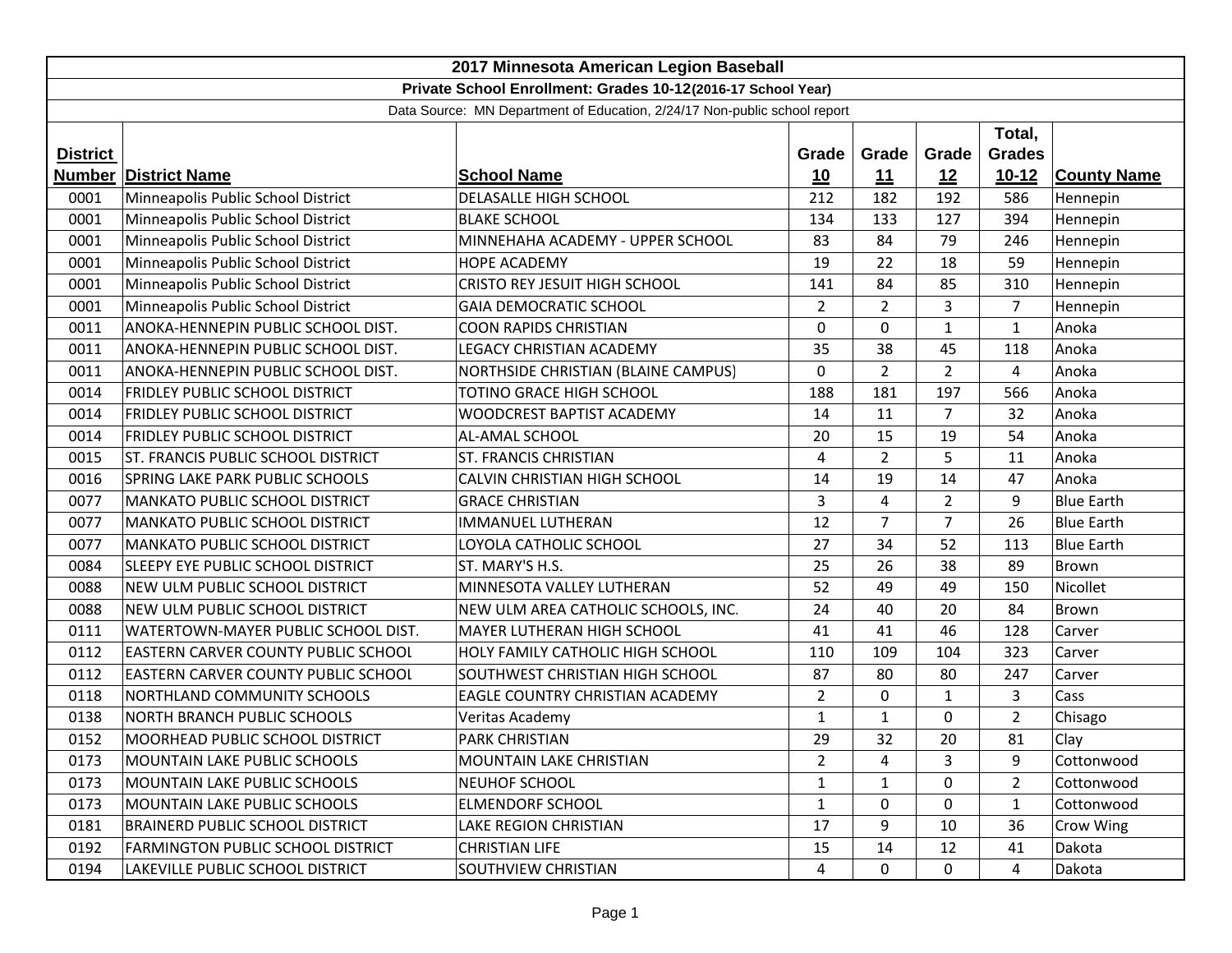| 0194 | LAKEVILLE PUBLIC SCHOOL DISTRICT           | <b>GLORY ACADEMY</b>              | $\Omega$       | $\Omega$       | $\mathbf{1}$   | $\mathbf{1}$   | Dakota            |
|------|--------------------------------------------|-----------------------------------|----------------|----------------|----------------|----------------|-------------------|
| 0196 | ROSEMOUNT-APPLE VALLEY-EAGAN               | <b>FIRST BAPTIST</b>              | 26             | 16             | 12             | 54             | Dakota            |
| 0196 | ROSEMOUNT-APPLE VALLEY-EAGAN               | TRINITY SCHOOL AT RIVER RIDGE     | 48             | 57             | 51             | 156            | Dakota            |
| 0197 | WEST ST. PAUL-MENDOTA HTS.-EAGAN           | <b>CONVENT OF THE VISITATION</b>  | 79             | 85             | 75             | 239            | Dakota            |
| 0197 | WEST ST. PAUL-MENDOTA HTS.-EAGAN           | <b>ST. CROIX LUTHERAN</b>         | 105            | 112            | 103            | 320            | Dakota            |
| 0197 | WEST ST. PAUL-MENDOTA HTS.-EAGAN           | ST. THOMAS ACADEMY                | 142            | 119            | 133            | 394            | Dakota            |
| 0203 | HAYFIELD PUBLIC SCHOOL DISTRICT            | <b>HAVEN SCHOOL</b>               | $\mathbf 0$    | $\Omega$       | $\mathbf{1}$   | $\mathbf{1}$   | Dodge             |
| 0206 | ALEXANDRIA PUBLIC SCHOOL DISTRICT          | NEW TESTAMENT CHRISTIAN           | 9              | 9              | 6              | 24             | Douglas           |
| 0270 | HOPKINS PUBLIC SCHOOL DISTRICT             | <b>BRECK</b>                      | 126            | 114            | 124            | 364            | Hennepin          |
| 0270 | HOPKINS PUBLIC SCHOOL DISTRICT             | INTERNATIONAL SCHOOL OF MINNESOTA | 47             | 26             | 32             | 105            | Hennepin          |
| 0271 | <b>BLOOMINGTON PUBLIC SCHOOL DISTRICT</b>  | LIFE ACADEMY                      | 5              | $\overline{2}$ | 5              | 12             | Hennepin          |
| 0271 | <b>BLOOMINGTON PUBLIC SCHOOL DISTRICT</b>  | <b>BETHANY ACADEMY</b>            | 27             | 12             | 13             | 52             | Hennepin          |
| 0273 | <b>EDINA PUBLIC SCHOOL DISTRICT</b>        | <b>CHESTERTON ACADEMY</b>         | 46             | 44             | 27             | 117            | Hennepin          |
| 0279 | <b>OSSEO PUBLIC SCHOOL DISTRICT</b>        | SB MARANATHA CHRISTIAN ACADEMY    | 67             | 43             | 53             | 163            | Hennepin          |
| 0279 | <b>OSSEO PUBLIC SCHOOL DISTRICT</b>        | HERITAGE CHRISTIAN ACADEMY        | 40             | 33             | 47             | 120            | Hennepin          |
| 0280 | RICHFIELD PUBLIC SCHOOL DISTRICT           | ACADEMY OF HOLY ANGELS            | 160            | 166            | 132            | 458            | Hennepin          |
| 0281 | ROBBINSDALE PUBLIC SCHOOL DISTRICT         | <b>RIVERTREE SCHOOL</b>           | $\mathbf{1}$   | $\mathbf{1}$   | 4              | 6              | Hennepin          |
| 0283 | ST. LOUIS PARK PUBLIC SCHOOL DIST.         | <b>BENILDE - ST. MARGARET'S</b>   | 222            | 232            | 221            | 675            | Hennepin          |
| 0283 | ST. LOUIS PARK PUBLIC SCHOOL DIST.         | Academy of Whole Learning         | $\mathbf{1}$   | 4              | $\overline{2}$ | $\overline{7}$ | Hennepin          |
| 0283 | ST. LOUIS PARK PUBLIC SCHOOL DIST.         | <b>GROVES ACADEMY</b>             | 18             | 15             | 18             | 51             | Hennepin          |
| 0283 | <b>ST. LOUIS PARK PUBLIC SCHOOL DIST.</b>  | <b>BAIS YAAKOV HIGH SCHOOL</b>    | $\overline{7}$ | 8              | 8              | 23             | Hennepin          |
| 0283 | ST. LOUIS PARK PUBLIC SCHOOL DIST.         | YESHIVA OF MINNEAPOLIS            | 13             | 6              | $\overline{7}$ | 26             | Hennepin          |
| 0284 | WAYZATA PUBLIC SCHOOL DISTRICT             | PROVIDENCE ACADEMY                | 88             | 77             | 68             | 233            | Hennepin          |
| 0284 | <b>WAYZATA PUBLIC SCHOOL DISTRICT</b>      | WEST LUTHERAN HIGH SCHOOL         | 40             | 38             | 29             | 107            | Hennepin          |
| 0284 | WAYZATA PUBLIC SCHOOL DISTRICT             | <b>FOURTH BAPTIST</b>             | 13             | 16             | 14             | 43             | Hennepin          |
| 0284 | WAYZATA PUBLIC SCHOOL DISTRICT             | <b>BRIGHTMONT ACADEMY</b>         | 0              | 3              | 4              | $\overline{7}$ | Hennepin          |
| 0284 | <b>WAYZATA PUBLIC SCHOOL DISTRICT</b>      | <b>Excel High School</b>          | 175            | 214            | 185            | 574            | Hennepin          |
| 0347 | WILLMAR PUBLIC SCHOOL DISTRICT             | <b>COMMUNITY CHRISTIAN</b>        | 8              | $\overline{7}$ | 4              | 19             | Kandiyohi         |
| 0423 | HUTCHINSON PUBLIC SCHOOL DISTRICT          | MAPLEWOOD ACADEMY                 | 20             | 27             | 16             | 63             | McLeod            |
| 0492 | <b>AUSTIN PUBLIC SCHOOL DISTRICT</b>       | Pacelli Catholic Schools          | 17             | 16             | 15             | 48             | Mower             |
| 0492 | <b>AUSTIN PUBLIC SCHOOL DISTRICT</b>       | OAKLAND BAPTIST SCHOOL            | 2              | $\mathbf{1}$   | 0              | 3              | Freeborn          |
| 0535 | ROCHESTER PUBLIC SCHOOL DISTRICT           | SCHAEFFER ACADEMY                 | 21             | 30             | 21             | 72             | Olmsted           |
| 0535 | <b>ROCHESTER PUBLIC SCHOOL DISTRICT</b>    | <b>VICTORY ACADEMY</b>            | $\overline{2}$ | $\mathbf{1}$   | $\mathbf 0$    | 3              | Olmsted           |
| 0535 | ROCHESTER PUBLIC SCHOOL DISTRICT           | ROCHESTER PENTECOSTAL             | 1              | $\mathbf{0}$   | 0              | 1              | Olmsted           |
| 0535 | ROCHESTER PUBLIC SCHOOL DISTRICT           | <b>LOURDES</b>                    | 120            | 86             | 120            | 326            | Olmsted           |
| 0544 | FERGUS FALLS PUBLIC SCHOOL DISTRICT        | HILLCREST LUTHERAN ACADEMY        | 33             | 67             | 56             | 156            | <b>Otter Tail</b> |
| 0544 | <b>FERGUS FALLS PUBLIC SCHOOL DISTRICT</b> | <b>TWIN OAKS ACADEMY</b>          | 0              | $\overline{7}$ | $\overline{7}$ | 14             | <b>Otter Tail</b> |
| 0581 | <b>EDGERTON PUBLIC SCHOOL DISTRICT</b>     | <b>SOUTHWEST CHRISTIAN</b>        | 27             | 20             | 20             | 67             | Pipestone         |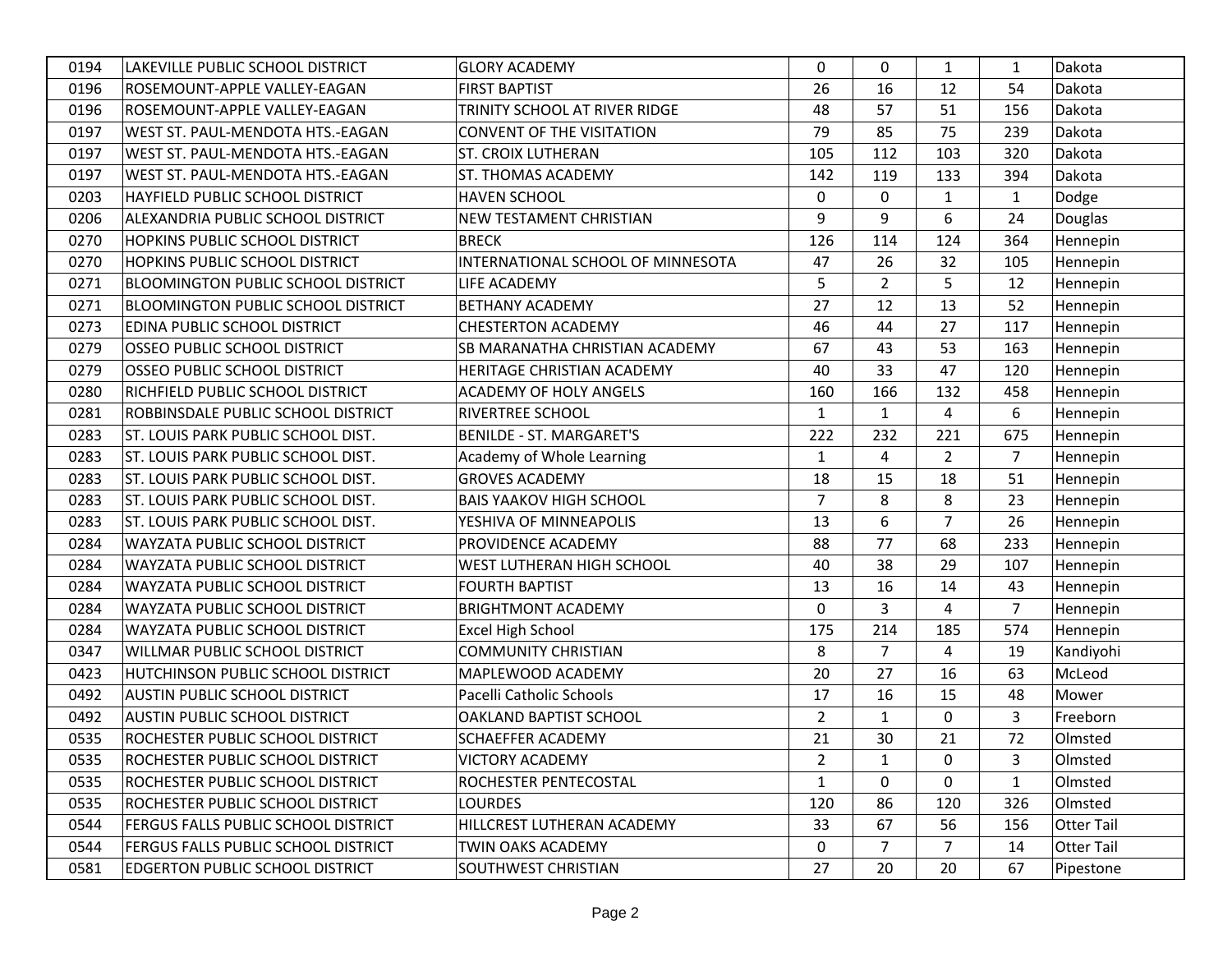| 0595 | <b>EAST GRAND FORKS PUBLIC SCHOOL DIST</b> | <b>Sacred Heart School</b>              | 25             | 17             | 16             | 58             | Polk           |
|------|--------------------------------------------|-----------------------------------------|----------------|----------------|----------------|----------------|----------------|
| 0622 | NORTH ST PAUL-MAPLEWOOD OAKDALE DIS        | <b>MOUNDS PARK ACADEMY</b>              | 55             | 51             | 55             | 161            | Ramsey         |
| 0622 | NORTH ST PAUL-MAPLEWOOD OAKDALE DIS        | <b>HILL-MURRAY</b>                      | 137            | 165            | 165            | 467            | Ramsey         |
| 0622 | NORTH ST PAUL-MAPLEWOOD OAKDALE DIS        | APOSTOLIC CHRISTIAN ACADEMY             | 5              | $\mathbf{1}$   | $\overline{2}$ | 8              | Ramsey         |
| 0623 | ROSEVILLE PUBLIC SCHOOL DISTRICT           | <b>CONCORDIA ACADEMY</b>                | 56             | 65             | 59             | 180            | Ramsey         |
| 0624 | WHITE BEAR LAKE SCHOOL DISTRICT            | LIBERTY CLASSICAL ACADEMY               | 9              | $\overline{7}$ | $\overline{7}$ | 23             | Ramsey         |
| 0625 | <b>ST. PAUL PUBLIC SCHOOL DISTRICT</b>     | <b>CRETIN-DERHAM HALL</b>               | 265            | 319            | 287            | 871            | Ramsey         |
| 0625 | <b>ST. PAUL PUBLIC SCHOOL DISTRICT</b>     | ST. AGNES                               | 74             | 72             | 67             | 213            | Ramsey         |
| 0625 | <b>ST. PAUL PUBLIC SCHOOL DISTRICT</b>     | ST. PAUL ACADEMY - SUMMIT (UPPER)       | 110            | 99             | 112            | 321            | Ramsey         |
| 0625 | <b>ST. PAUL PUBLIC SCHOOL DISTRICT</b>     | <b>CHRIST'S HOUSEHOLD OF FAITH</b>      | 9              | 10             | 9              | 28             | Ramsey         |
| 0656 | <b>FARIBAULT PUBLIC SCHOOL DISTRICT</b>    | BETHLEHEM ACADEMY                       | 49             | 40             | 34             | 123            | Rice           |
| 0656 | <b>FARIBAULT PUBLIC SCHOOL DISTRICT</b>    | SHATTUCK-ST. MARY'S                     | 124            | 119            | 117            | 360            | Rice           |
| 0701 | HIBBING PUBLIC SCHOOL DISTRICT             | <b>VICTORY CHRISTIAN ACADEMY</b>        | $\mathbf{1}$   | $\overline{2}$ | 0              | 3              | St. Louis      |
| 0709 | DULUTH PUBLIC SCHOOL DISTRICT              | DULUTH MARSHALL SCHOOL                  | 81             | 75             | 59             | 215            | St. Louis      |
| 0709 | DULUTH PUBLIC SCHOOL DISTRICT              | LAKEVIEW CHRISTIAN ACADEMY              | 17             | 23             | 18             | 58             | St. Louis      |
| 0716 | BELLE PLAINE PUBLIC SCHOOL DISTRICT        | <b>HOLY FAMILY ACADEMY</b>              | 0              | $\overline{2}$ | $\mathbf{1}$   | 3              | Scott          |
| 0719 | PRIOR LAKE-SAVAGE AREA SCHOOLS             | PRIOR LAKE CHRISTIAN                    | 4              | 5              | 4              | 13             | Scott          |
| 0726 | <b>BECKER PUBLIC SCHOOL DISTRICT</b>       | <b>JUBILEE CHRISTIAN SCHOOL</b>         | 3              | 4              | 5              | 12             | Sherburne      |
| 0728 | ELK RIVER PUBLIC SCHOOL DISTRICT           | SOLID ROCK CHRISTIAN ACADEMY            | 1              | $\Omega$       | 3              | 4              | Sherburne      |
| 0742 | <b>ST. CLOUD PUBLIC SCHOOL DISTRICT</b>    | <b>GRANITE CITY BAPTIST ACADEMY</b>     | $\mathbf{1}$   | 0              | 4              | 5              | Stearns        |
| 0742 | <b>ST. CLOUD PUBLIC SCHOOL DISTRICT</b>    | <b>CATHEDRAL - JOHN XXIII</b>           | 102            | 118            | 108            | 328            | <b>Stearns</b> |
| 0742 | <b>ST. CLOUD PUBLIC SCHOOL DISTRICT</b>    | ST. CLOUD CHRISTIAN SCHOOL              | 25             | 18             | 16             | 59             | <b>Stearns</b> |
| 0742 | <b>ST. CLOUD PUBLIC SCHOOL DISTRICT</b>    | ST. JOHN'S PREPARATORY SCHOOL           | 45             | 54             | 50             | 149            | Stearns        |
| 0742 | <b>ST. CLOUD PUBLIC SCHOOL DISTRICT</b>    | ST. ROBERT BELLARMINE ACADEMY           | 6              | 8              | 4              | 18             | <b>Stearns</b> |
| 0742 | <b>ST. CLOUD PUBLIC SCHOOL DISTRICT</b>    | <b>HOLY INNOCENTS</b>                   | $\overline{2}$ | 1              | $\overline{2}$ | 5              | <b>Stearns</b> |
| 0742 | <b>ST. CLOUD PUBLIC SCHOOL DISTRICT</b>    | NORTHLAND CHRISTIAN SCHOOL              | $\mathbf{1}$   | $\mathbf{1}$   | $\mathbf{1}$   | 3              | <b>Stearns</b> |
| 0742 | <b>ST. CLOUD PUBLIC SCHOOL DISTRICT</b>    | <b>IMMACULATE CONCEPTION</b>            | $\overline{2}$ | $\overline{2}$ | 3              | $\overline{7}$ | <b>Stearns</b> |
| 0761 | OWATONNA PUBLIC SCHOOL DISTRICT            | <b>OWATONNA CHRISTIAN</b>               | 3              | $\Omega$       | $\overline{2}$ | 5              | Steele         |
| 0761 | OWATONNA PUBLIC SCHOOL DISTRICT            | <b>EAGLE ACADEMY</b>                    | $\Omega$       | $\mathbf{1}$   | 0              | $\mathbf{1}$   | Steele         |
| 0815 | PRINSBURG PUBLIC SCHOOL DISTRICT           | CENTRAL MINN. CHRISTIAN                 | 20             | 15             | 31             | 66             | Kandiyohi      |
| 0833 | SOUTH WASHINGTON COUNTY SCHOOL DIST        | <b>NEW LIFE ACADEMY</b>                 | 48             | 59             | 70             | 177            | Washington     |
| 0833 | SOUTH WASHINGTON COUNTY SCHOOL DIST        | HOPE CHRISTIAN ACADEMY                  | 4              | 5              | 5              | 14             | Washington     |
| 0861 | WINONA AREA PUBLIC SCHOOL DISTRICT         | <b>HOPE LUTHERAN HIGH SCHOOL</b>        | 6              | 7              | 10             | 23             | Winona         |
| 0861 | WINONA AREA PUBLIC SCHOOL DISTRICT         | <b>COTTER SCHOOLS (JR/SR)</b>           | 64             | 79             | 86             | 229            | Winona         |
| 0911 | CAMBRIDGE-ISANTI PUBLIC SCHOOL DIST        | <b>CAMBRIDGE CHRISTIAN SCHOOL</b>       | 13             | 12             | 8              | 33             | Isanti         |
| 0911 | CAMBRIDGE-ISANTI PUBLIC SCHOOL DIST        | <b>ST. SCHOLASTICA PAROCHIAL SCHOOL</b> | 0              | $\mathbf{1}$   | $\overline{2}$ | 3              | Isanti         |
| 0912 | MILACA PUBLIC SCHOOL DISTRICT              | <b>FAITH CHRISTIAN</b>                  | 6              | 6              | 3              | 15             | Mille Lacs     |
| 2144 | <b>CHISAGO LAKES SCHOOL DISTRICT</b>       | <b>CHISAGO LAKES BAPTIST</b>            | 11             | 8              | 5              | 24             | Chisago        |